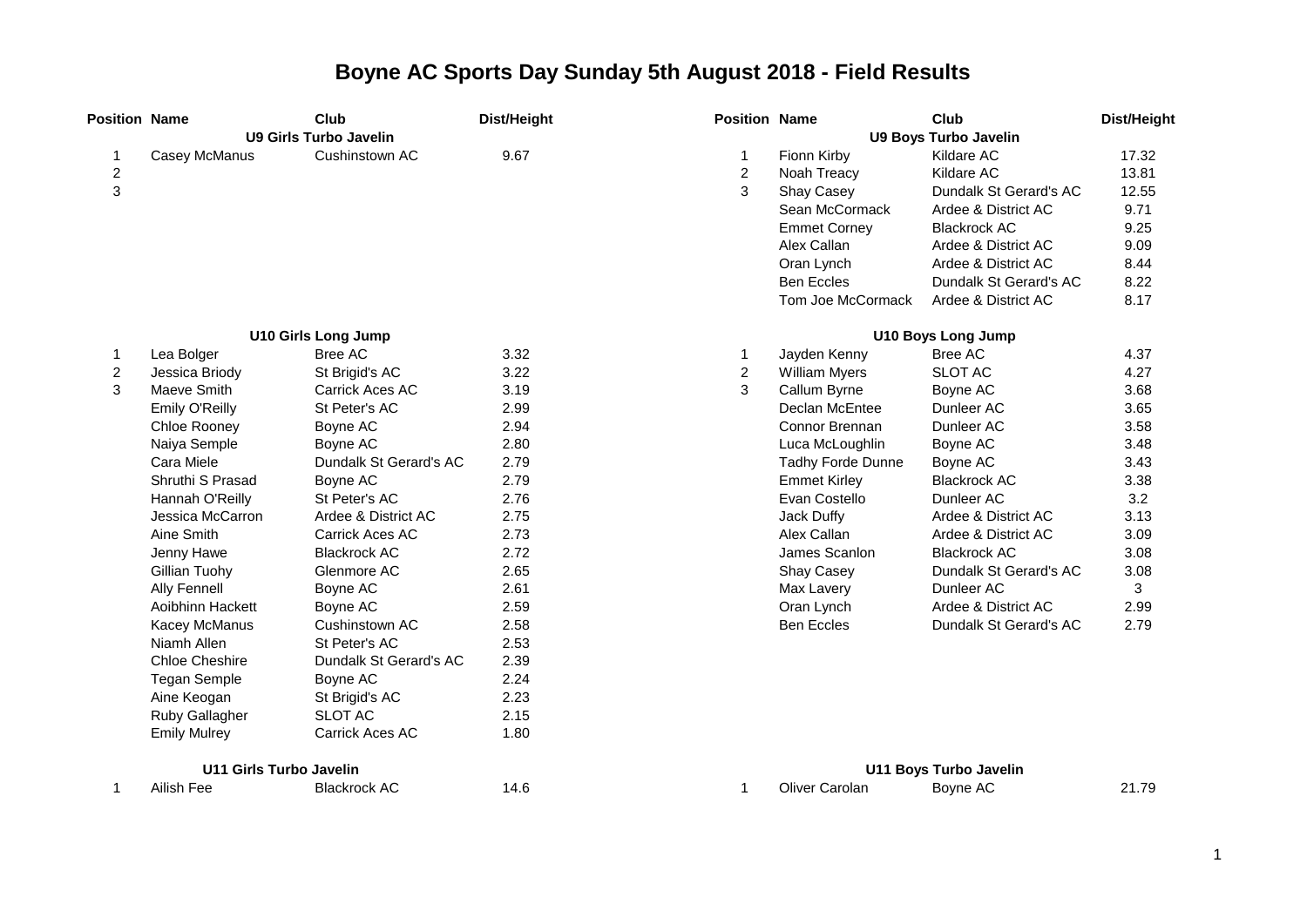| 2 | Shola Lawrence   | Boyne AC               | 14.34 | Dylan McCarron     | Ardee & District AC    | 19.93 |
|---|------------------|------------------------|-------|--------------------|------------------------|-------|
| 3 | Kate Culhance    | Bovne AC               | 13.22 | Arthur Sands       | Ardee & District AC    | 18.65 |
|   | Caoimhe Carolan  | Ardee & District AC    | 13.18 | Daire Matthews     | Dunleer AC             | 17.38 |
|   | Doireann Conlan  | Dundalk St Gerard's AC | 12    | Lorcan Forde Dunne | Bovne AC               | 16.53 |
|   | Ally Fennell     | Boyne AC               | 11.67 | Adam Eccles        | Dundalk St Gerard's AC | 16.29 |
|   | Jessica McCarron | Ardee & District AC    | 10.68 | Martin Wall        | Tara AC                | 16.28 |
|   | Aoibhinn Hackett | Boyne AC               | 10.13 | Jamie O'Reilly     | Drogheda & District AC | 13    |
|   | Faragh Treacy    | Kildare AC             | 7.48  | Harry Bell         | Bovne AC               | 9.55  |

|   | U12 Girls Long Jump |                        |      |   | U12 Boys Long Jump |                     |      |
|---|---------------------|------------------------|------|---|--------------------|---------------------|------|
|   | Enya Silkena        | Dundalk St Gerard's AC | 4.23 |   | Jack Dowdall       | Ardee & District AC | 4.11 |
| 2 | Sally Sheridan      | Dunleer AC             | 3.46 | 2 | Oliver Carolan     | Boyne AC            | 3.91 |
| 3 | Maureen Kirby       | Kildare AC             | 3.4  | 3 | Daire Mathews      | Dunleer AC          | 3.81 |
|   | Katie Myers         | SLOT AC                | 3.39 |   | Martin Wall        | Tara AC             | 3.55 |
|   | Lucy Myers          | SLOT AC                | 3.38 |   | Lorcan Forde-Dunne | Boyne AC            | 3.53 |
|   | Caoimhe Carolan     | Ardee & District AC    | 3.11 |   | Alex Robertson     | Boyne AC            | 3.45 |
|   | Doireann Conlan     | Dundalk St Gerard's AC | 3.06 |   | Dylan Rowland      | <b>Blackrock AC</b> | 3.32 |
|   | Dearbhla Allen      | St Peter's AC          | 3.05 |   |                    |                     |      |
|   | Ailish Fee          | <b>Blackrock AC</b>    | 2.88 |   |                    |                     |      |
|   | Amy Murray          | Ardee & District AC    | 2.59 |   |                    |                     |      |

### **U13 Girls Javelin U13 Boys Javelin**

|   | Enya Silkena   | Dundalk St Gerard's AC | 29.10 | Aaron Fennell    | Bovne AC               | 38.96 |
|---|----------------|------------------------|-------|------------------|------------------------|-------|
| 2 | Amy Jo Kierans | Oriel AC               | 18.05 | Andrew Rosbothan | Dundalk St Gerard's AC | 30.59 |
|   | Emma Reihill   | Lucan AC               | 16.50 | Lee Callaghan    | Cushinstown AC         | 24.13 |
|   | Sophie Myers   | <b>SLOT AC</b>         | 13.6  | Caelan Quinn     | Bovne Ac               | 16.8  |
|   | Kate Gibbons   | Tara AC                | 10.05 |                  |                        |       |
|   | Katie O'Reilly | Blackrock AC           | 7.60  |                  |                        |       |

## **U14 Girls Long Jump U14 Boys Long Jump**

|   | Sophie Myers     | <b>SLOT AC</b>         | 4.45 | James Maguire  | Ardee & District AC | 4.87 |
|---|------------------|------------------------|------|----------------|---------------------|------|
| 2 | Shauna Ismael    | Glenmore AC            | 4.26 | Karlis Kaugars | Dunleer AC          | 4.81 |
| 3 | Amy Jo Kierans   | Oriel AC               | 4.16 | Odhran Smith   | Carrick Aces AC     | 4.2  |
|   | Emma Reihill     | Lucan AC               | 4.11 | Max Treacy     | Kildare AC          | 4.11 |
|   | Niamh Brady      | St Peter's AC          | 4.05 | Neil Culhane   | Boyne AC            | 4.11 |
|   | Judith Bell      | St Peter's AC          | 4.01 | Aaron Fennell  | Boyne AC            | 4.09 |
|   | Ciara Cunningham | Dundalk St Gerard's AC | 3.74 | Adam Byrne     | Boyne AC            | 3.91 |
|   | Lucy Sheridan    | Dunleer AC             | 3.68 | Jack McCarron  | Ardee & District AC | 3.9  |

| Shola Lawrence   | Boyne AC               | 14.34 | Dylan McCarron     | Ardee & District AC    | 19.93 |
|------------------|------------------------|-------|--------------------|------------------------|-------|
| Kate Culhance    | Boyne AC               | 13.22 | Arthur Sands       | Ardee & District AC    | 18.65 |
| Caoimhe Carolan  | Ardee & District AC    | 13.18 | Daire Matthews     | Dunleer AC             | 17.38 |
| Doireann Conlan  | Dundalk St Gerard's AC | 12    | Lorcan Forde Dunne | Bovne AC               | 16.53 |
| Ally Fennell     | Bovne AC               | 11.67 | Adam Eccles        | Dundalk St Gerard's AC | 16.29 |
| Jessica McCarron | Ardee & District AC    | 10.68 | Martin Wall        | Tara AC                | 16.28 |
| Aoibhinn Hackett | Boyne AC               | 10.13 | Jamie O'Reilly     | Drogheda & District AC | 13    |
| Faragh Treacy    | Kildare AC             | 7.48  | Harry Bell         | Boyne AC               | 9.55  |
|                  |                        |       |                    |                        |       |

|                     | 4.11                                      |
|---------------------|-------------------------------------------|
| Boyne AC            | 3.91                                      |
| Dunleer AC          | 3.81                                      |
| Tara AC             | 3.55                                      |
| Boyne AC            | 3.53                                      |
| Bovne AC            | 3.45                                      |
| <b>Blackrock AC</b> | 3.32                                      |
|                     | Ardee & District AC<br>Lorcan Forde-Dunne |

| Enya Silkena   | Dundalk St Gerard's AC | 29.10 | Aaron Fennell    | Bovne AC               | 38.96 |
|----------------|------------------------|-------|------------------|------------------------|-------|
| Amy Jo Kierans | วriel AC               | 18.05 | Andrew Rosbothan | Dundalk St Gerard's AC | 30.59 |
| Emma Reihill   | ∟ucan AC               | 16.50 | Lee Callaghan    | Cushinstown AC         | 24.13 |
| Sophie Myers   | SLOT AC                | 13.6  | Caelan Quinn.    | Bovne Ac               | 16.8  |

| Sophie Myers     | SLOT AC                | 4.45 | James Maguire  | Ardee & District AC | 4.87 |
|------------------|------------------------|------|----------------|---------------------|------|
| Shauna Ismael    | Glenmore AC            | 4.26 | Karlis Kaugars | Dunleer AC          | 4.81 |
| Amy Jo Kierans   | Oriel AC               | 4.16 | Odhran Smith   | Carrick Aces AC     | 4.2  |
| Emma Reihill     | Lucan AC               | 4.11 | Max Treacy     | Kildare AC          | 4.11 |
| Niamh Brady      | St Peter's AC          | 4.05 | Neil Culhane   | Boyne AC            | 4.11 |
| Judith Bell      | St Peter's AC          | 4.01 | Aaron Fennell  | Boyne AC            | 4.09 |
| Ciara Cunningham | Dundalk St Gerard's AC | 3.74 | Adam Byrne     | Bovne AC            | 3.91 |
| Lucy Sheridan    | Dunleer AC             | 3.68 | Jack McCarron  | Ardee & District AC | 3.9  |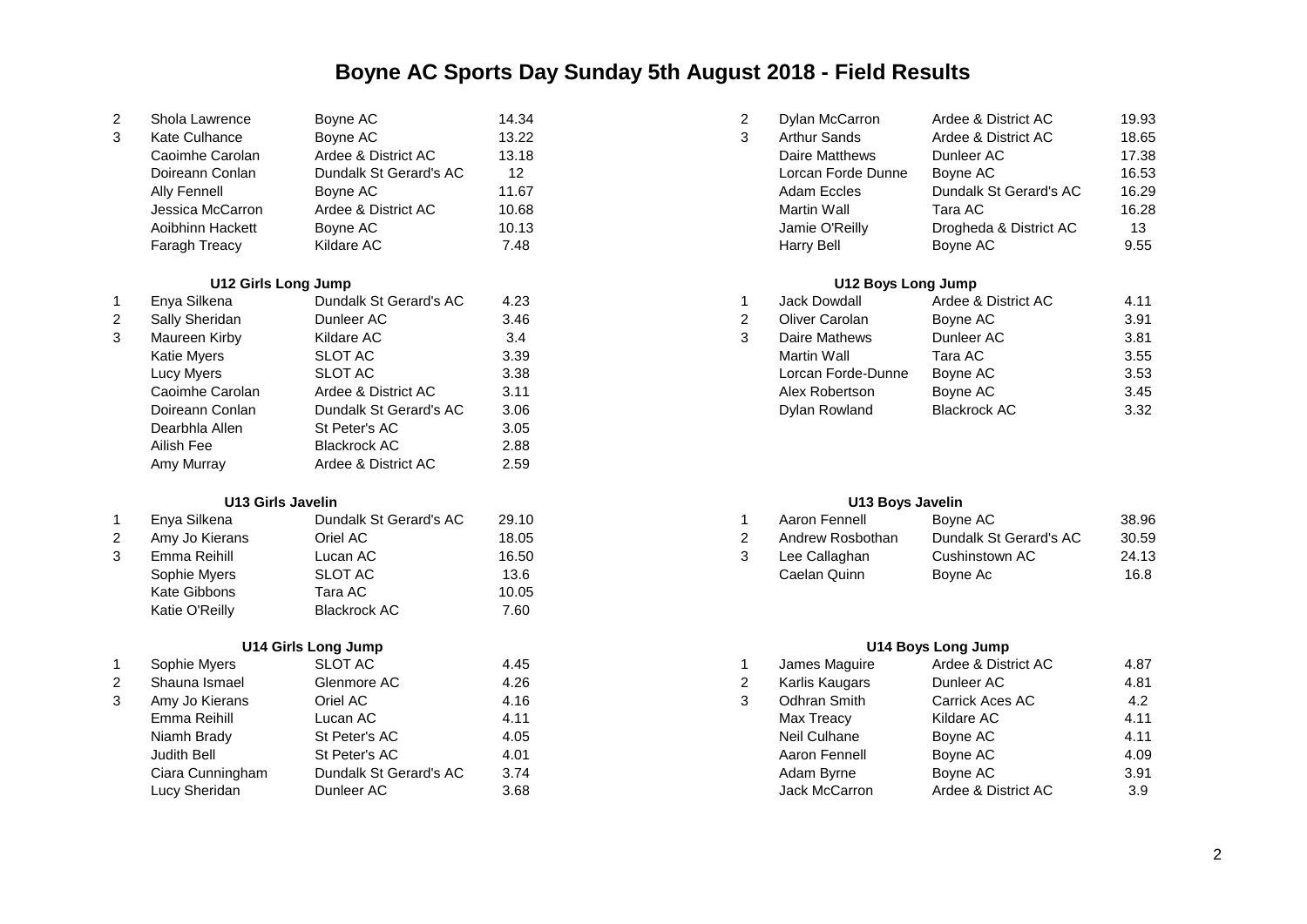|   | Kate Gibbons            | Tara AC                         | 3.68  |                | Caelan Quinn                                                                   | Boyne AC                                                                  | 3.9   |
|---|-------------------------|---------------------------------|-------|----------------|--------------------------------------------------------------------------------|---------------------------------------------------------------------------|-------|
|   | Ava Brady               | Glenmore AC                     | 3.61  |                | Alex Devine                                                                    | Boyne AC                                                                  | 3.87  |
|   | Amelia Lawrence         | Boyne AC                        | 3.6   |                | Sean Allen                                                                     | St Peter's AC                                                             | 3.75  |
|   | Orla Carolan            | Ardee & District AC             | 3.48  |                | Ronan Deery                                                                    | St Peter's AC                                                             | 3.65  |
|   | Leah Murphy             | Oriel AC                        | 3.39  |                |                                                                                |                                                                           |       |
|   | Ashley Kam              | Lucan AC                        | 3.38  |                |                                                                                |                                                                           |       |
|   | Rebecca Murphy          | Oriel AC                        | 3.33  |                |                                                                                |                                                                           |       |
|   | Holly O'Donnell         | Trim AC                         | 3     |                |                                                                                |                                                                           |       |
|   | Megan Steeples          | Glenmore AC                     | 2.97  |                |                                                                                |                                                                           |       |
|   | Katie O'Reilly          | <b>Blackrock AC</b>             | 2.57  |                |                                                                                |                                                                           |       |
|   |                         | <b>U15 Girls Shot Putt</b>      |       |                |                                                                                | <b>U15 Boys Shot Putt</b>                                                 |       |
| 1 | Amy Callaghan           | Cushinstown AC                  | 11.49 | 1              | Karlis Kaugars                                                                 | Dunleer AC                                                                | 13.72 |
|   | Amy Jo Kierans          | Oriel AC                        | 8.82  | $\overline{2}$ | <b>Tadhg Reilly</b>                                                            | Dunleer AC                                                                | 9.78  |
| 3 | <b>Isabelle Delaney</b> | Ardee & District AC             | 8.32  | 3              | Jack O'Donnell                                                                 | Trim AC                                                                   | 6.21  |
|   | Orla Carolan            | Ardee & District AC             | 7.65  |                |                                                                                |                                                                           |       |
|   | Erin Hoey               | Ardee & District AC             | 7.38  |                |                                                                                |                                                                           |       |
|   | Shauna Ismael           | Lucan AC                        | 7.12  |                |                                                                                |                                                                           |       |
|   | Rebecca McCarron        | Ardee & District AC             | 7.08  |                |                                                                                |                                                                           |       |
|   | Christine Lunganga      | Lucan AC                        | 6.65  |                |                                                                                |                                                                           |       |
|   | Yasmin O'Leary          | Oriel AC                        | 5.68  |                |                                                                                |                                                                           |       |
|   | Ashley Kam              | Lucan AC                        | 5.48  |                |                                                                                |                                                                           |       |
|   |                         | <b>Master Women's Shot Putt</b> |       |                |                                                                                | <b>Master Men's Shot Putt</b>                                             |       |
| 1 | Niamh McGuire           | Rathkenny AC                    | 8.91  | 1              | <b>Gary Laverly</b>                                                            |                                                                           | 11.5  |
| 2 | Mary Scanlon            | <b>Blackrock AC</b>             | 8.45  | $\overline{2}$ | Tom McGrane                                                                    | St Peter's AC                                                             | 10.34 |
| 3 | Iveta Kaugare           | Dunleer AC                      | 6.53  | 3              | Adam Narloch                                                                   | Navan AC                                                                  | 9.46  |
|   |                         |                                 |       |                | <b>Kristow Pawlowski</b>                                                       | Navan AC                                                                  | 9.25  |
|   |                         |                                 |       |                | <b>Christian Maas</b>                                                          | Dundalk St Gerard's AC                                                    | 7.3   |
|   |                         |                                 |       |                | $\mathcal{U}$ and $\mathcal{U}$ and $\mathcal{U}$ are the set of $\mathcal{U}$ | $\sum_{n=1}^{\infty}$ and $\sum_{n=1}^{\infty}$ and $\sum_{n=1}^{\infty}$ | $ -$  |

|   | Jennifer Nugent   | Trim AC             | 4.79 | Niall Carolan         | Shercock AC | 5.15 |
|---|-------------------|---------------------|------|-----------------------|-------------|------|
| ∠ | Amy Callaghan     | Cushinstown AC      | 4.49 | <b>Edward McEntee</b> | Dunleer AC  | 5.05 |
|   | Aevla Orr         | Dunleer AC          | 4.32 | Pawel Krakowiak       | Navan AC    | 5.03 |
|   | Aoibheann Carolan | Ardee & District AC |      | Euan Canniffe         | Boyne AC    | 4.06 |
|   | Emma Gillespie    | Ardee & District AC | 3.89 |                       |             |      |

| Caelan Quinn | Boyne AC      | 3.9  |
|--------------|---------------|------|
| Alex Devine  | Boyne AC      | 3.87 |
| Sean Allen   | St Peter's AC | 3.75 |
| Ronan Deery  | St Peter's AC | 3.65 |

### **U15 Girls Shot Putt U15 Boys Shot Putt**

| Amy Callaghan    | Cushinstown AC      | 1.49 | Karlis Kaugars | Dunleer AC     | 13.72 |
|------------------|---------------------|------|----------------|----------------|-------|
| Amy Jo Kierans   | Oriel AC            | 8.82 | Tadhg Reilly   | Dunleer AC     | 9.78  |
| Isabelle Delanev | Ardee & District AC | 8.32 | Jack O'Donnell | <b>Trim AC</b> | 6.21  |

### **Master Men's Shot Putt**

| 1 | <b>Gary Laverly</b>      |                        | 11.5          |
|---|--------------------------|------------------------|---------------|
| 2 | Tom McGrane              | St Peter's AC          | 10.34         |
| 3 | Adam Narloch             | Navan AC               | 9.46          |
|   | <b>Kristow Pawlowski</b> | Navan AC               | 9.25          |
|   | <b>Christian Maas</b>    | Dundalk St Gerard's AC | 7.3           |
|   | Kevin Oladunjoye         | Dundealgan AC          | $5.5^{\circ}$ |
|   |                          |                        |               |

## **U16 Girls Long Jump U16 Boys Long Jump**

| Jennifer Nugent   | $\tau$ rim AC $\;$  | 4.79 | Niall Carolan         | Shercock AC | 5.15 |
|-------------------|---------------------|------|-----------------------|-------------|------|
| Amy Callaghan     | Cushinstown AC      | 4.49 | <b>Edward McEntee</b> | Dunleer AC  | 5.05 |
| Aevla Orr         | Dunleer AC-         | 4.32 | Pawel Krakowiak       | Navan AC    | 5.03 |
| Aoibheann Carolan | Ardee & District AC |      | Euan Canniffe         | Bovne AC    | 4.06 |